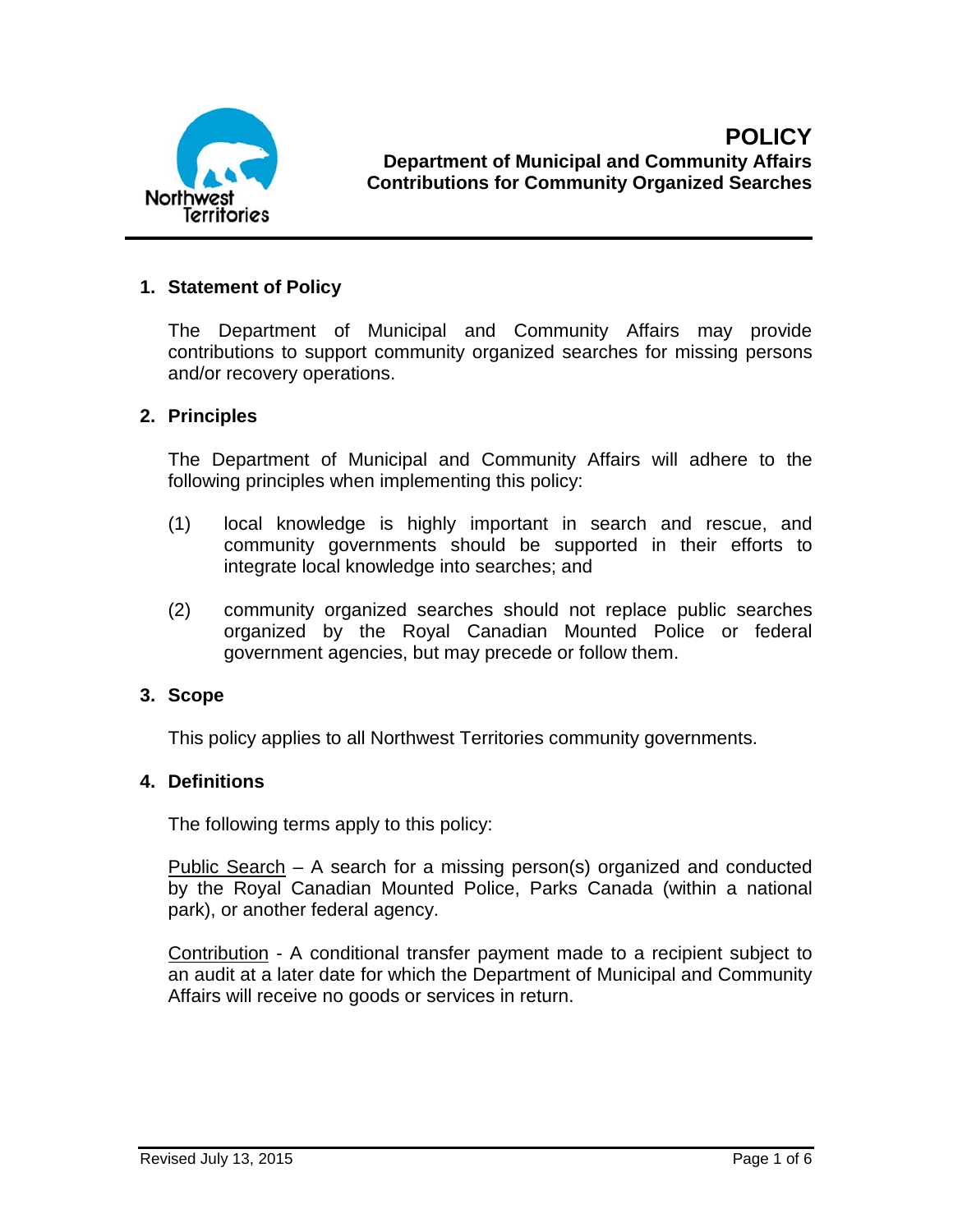

Community Organized Search – A search for missing person(s) organized and conducted by a community government prior to, or following, a public search. Community organized searches may include recovery operations.

Private Search - A search for a missing person(s) conducted by individuals or groups of friends and family members, performed without the benefit of government assistance.

Community Government - a corporation established under or continued by the *Charter Communities Act,* the *Cities, Towns and Villages Act,* and *the Hamlets Act, Tłįchǫ Community Government Act*, or any Recognized First Nations Council.

Recovery Operation – A community organized search where the primary or expected goal is the recovery of human remains.

# **5. Authority and Accountability**

(1) General

This Policy is issued in accordance with Financial Management Board direction to delegate to Ministers authority to establish grants and contribution programs. Authority and accountability is further defined in Financial Administration Manual directives 1901, 1902, 1903, 1904 and as follows:

(a) Minister

The Minister of Municipal and Community Affairs (the Minister) is accountable to the Financial Management Board for the implementation of this Policy.

(b) Deputy Minister

The Deputy Minister of Municipal and Community Affairs (the Deputy Minister) is accountable to the Minister and responsible to the Minister for the administration of this Policy.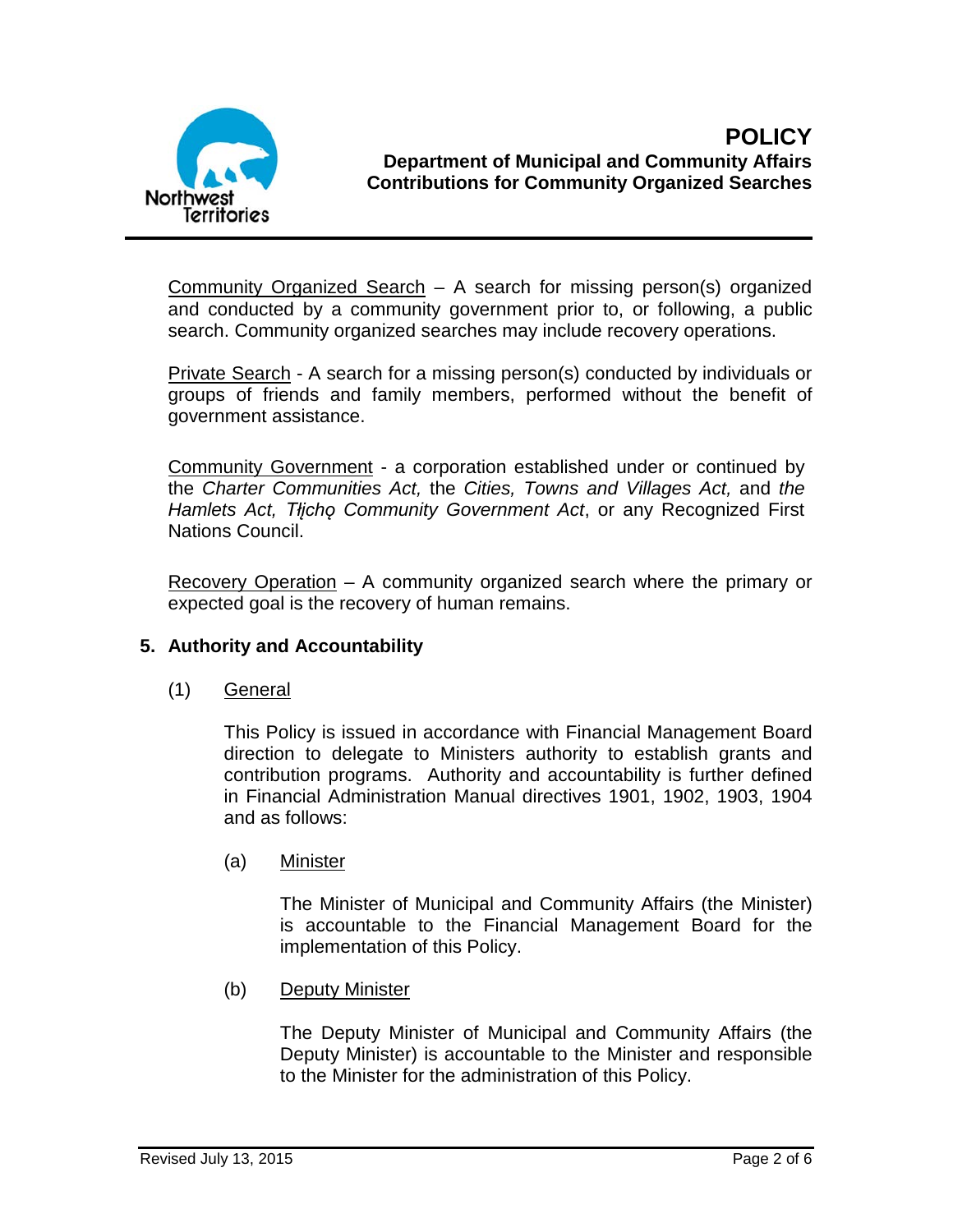

- (2) Specific
	- (a) Minister

The Minister may:

- (i) approve changes to this policy;
- (ii) approve grants or contributions according to the terms and conditions outlined in this policy; and
- (iii) delegate the authority to approve grants and contributions to the Deputy Minister.
- (b) Deputy Minister

The Deputy Minister has the following authority and accountability, which he or she may delegate to the Director responsible or to Regional Superintendents:

- (i) approve a community organized search upon the request of the community government;
- (ii) approve contributions to a community government to offset costs associated with a community organized search to a maximum of ten thousand dollars (\$10,000.00); and
- (iii) where necessary and upon the authority of the Comptroller General under Section 54(1) of the *Financial Administration Act*, issue an advance payment for the expenditure of search related funds.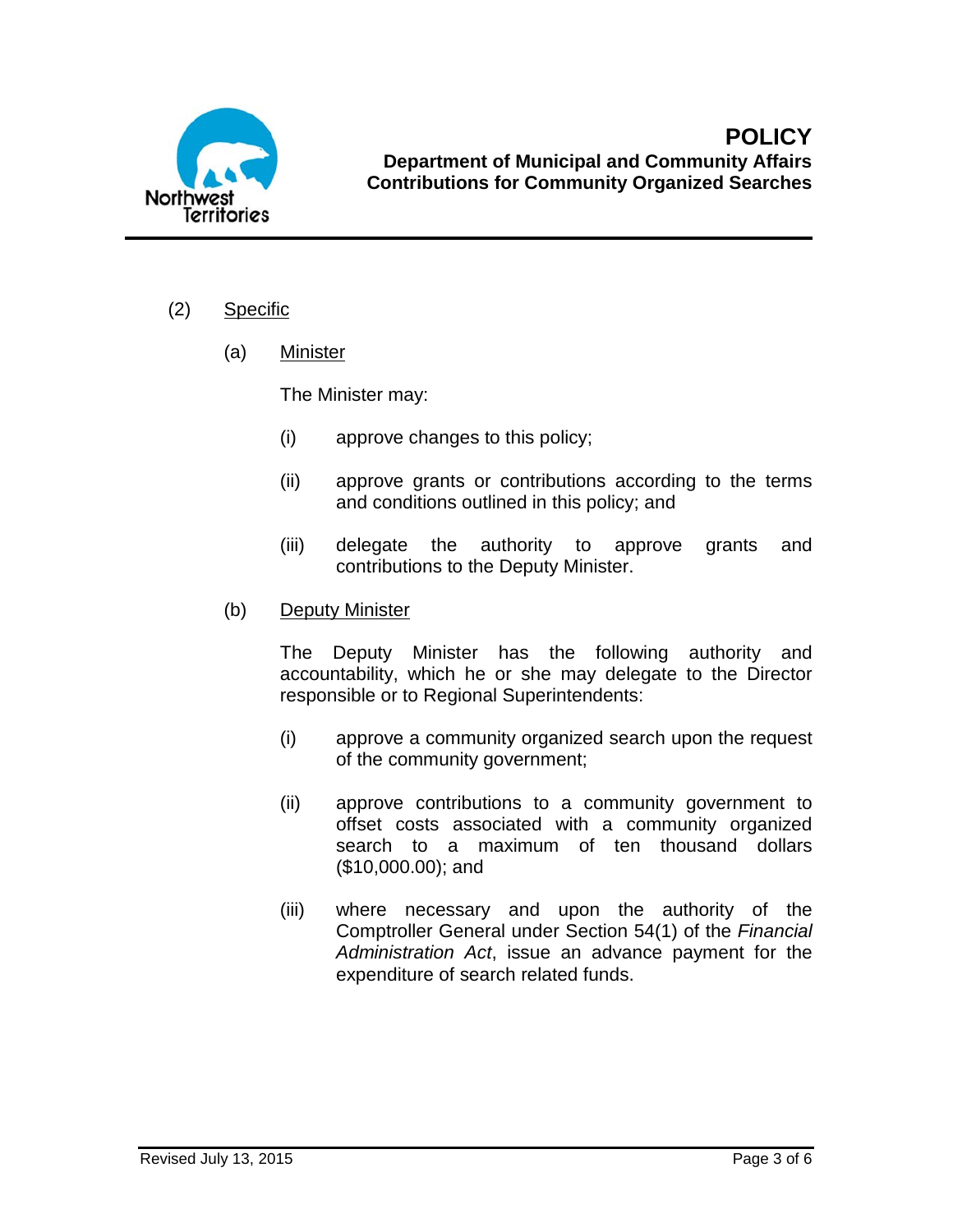

# **6. Provisions**

- (1) Eligibility
	- (a) When a community government determines that circumstances warrant a search for a missing person or persons or a recovery operation prior to the commencement of or within two years of the conclusion of a public search, the Deputy Minister may provide a contribution to support the community organized search when:
		- (i) The community has consulted with the Royal Canadian Mounted Police and have determined that a public search is not currently underway; and
		- (ii) The community government makes an official request to the Deputy Minister to approve a community organized search.
	- (b) Where there is no recognized community government, the Deputy Minister may provide a contribution to an appropriate group or organization.
- (2) Criteria
	- (a) The Deputy Minister may approve search-related expenditures and shall determine reasonable costs associated with conducting a community organized search.
	- (b) Eligible expenditures may include; aircraft charter costs, the purchase of groceries, fuel, lubricants and minor machine parts.
	- (c) The following costs are not eligible: wages, loss of income and equipment rental, and repair of equipment to its pre-search condition.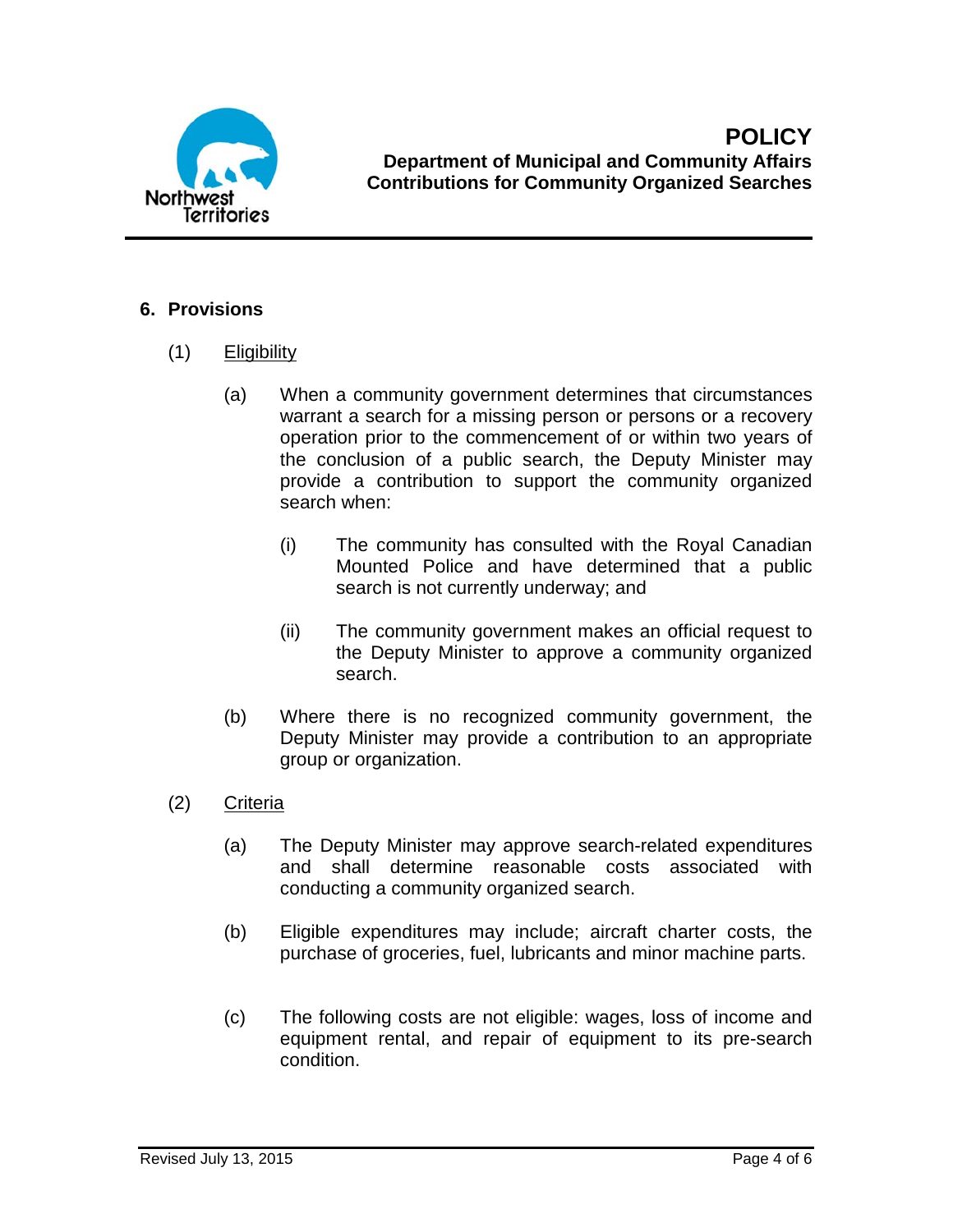

- (d) Where unusual circumstances warrant special consideration, the Deputy Minister may deem excluded items to be eligible expenditures.
- (e) Expenditures made during public or private searches shall not be eligible for financial assistance under this Policy.
- (3) Financial Conditions

At the conclusion of a community organized search, the community government shall:

- (a) Submit a summary of expenditures with appropriate substantiation and a report on search-related activities to the Deputy Minister for reimbursement of actual eligible expenses to a maximum of ten thousand dollars (\$10,000); and
- (b) Where an advance was issued, pursuant to Section 54 (3) of the *Financial Administration Act*, repay any unused portion of the advance payment issued in support of the search.

## **7. Review and Appeal**

- (1) Requests should be made in writing to the Deputy Minister prior to the commencement of a community organized search. Requests made by telephone or other means must be verified in writing as soon as time permits.
- (2) Applications will be reviewed by the Deputy Minister on a case-by-case basis.
- (3) There is no applicable appeal mechanism to the decisions made under this policy.